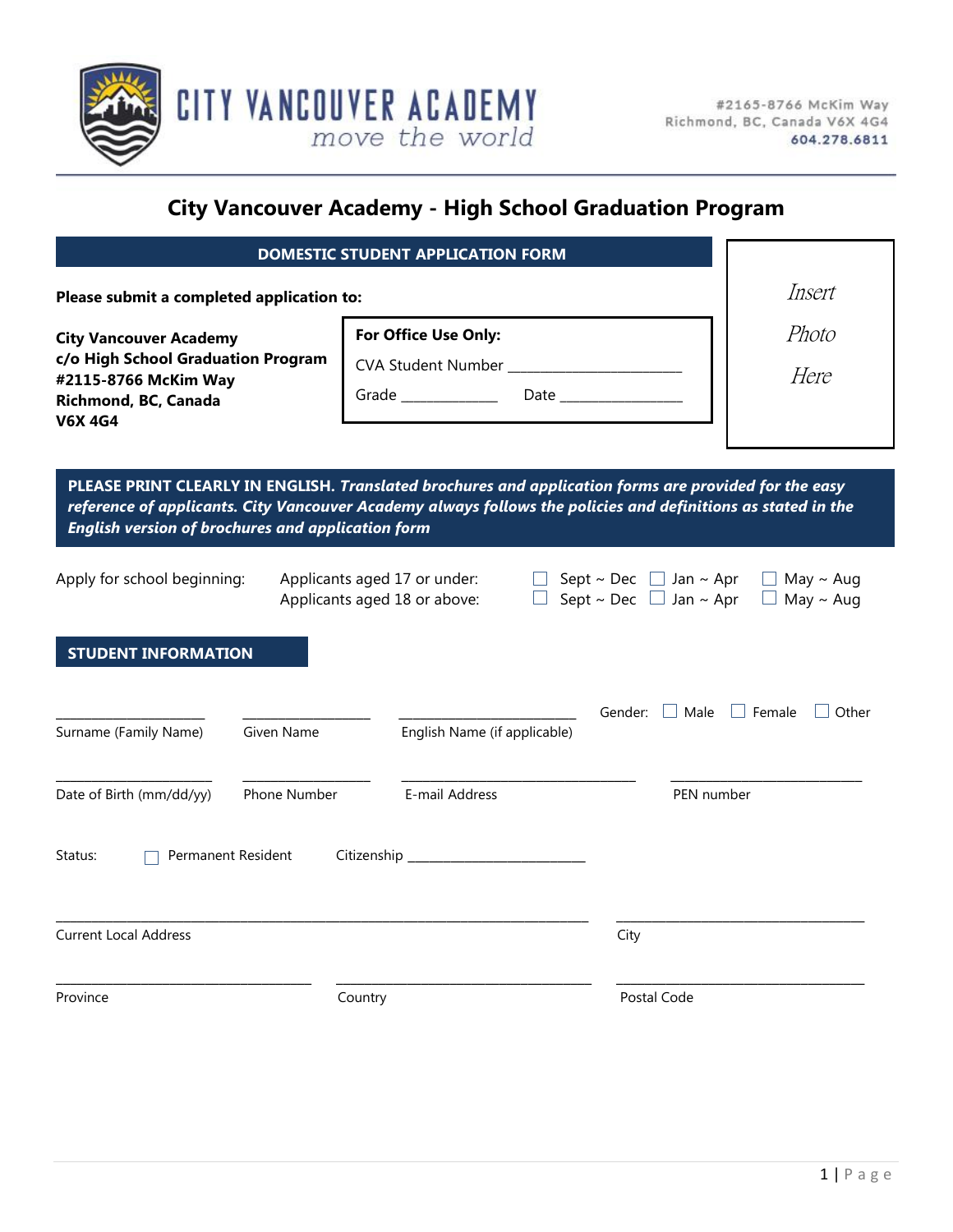

## **FAMILY INFORMATION**

| Father:                      |                         | Mother: |                    |                         |
|------------------------------|-------------------------|---------|--------------------|-------------------------|
| <b>Family Name</b>           | Given Name              |         | <b>Family Name</b> | Given Name              |
| <b>Permanent Address</b>     |                         |         |                    |                         |
| Home Telephone               | Cellular phone (Father) |         |                    | Cellular phone (Mother) |
| E-mail address (Father)      | E-mail address (Mother) |         |                    |                         |
| Are they EMERGENCY contacts? | Yes                     | No.     |                    |                         |

## **APPOINTED CUSTODIAN / GUARDIAN**

 $\Box$  I request City Vancouver Academy to appoint custodian for my child.

 $\Box$  My child will live with the custodian of the following person who is a Canadian Citizen or landed immigrant and is over the age of 25.

| Is this EMERGENCY contact?                         | Yes $\Box$<br>$No \ \Box$ |               |                     |
|----------------------------------------------------|---------------------------|---------------|---------------------|
| <b>EDUCATION HISTORY</b>                           |                           |               |                     |
| Name and location of most recent schools attended: |                           |               |                     |
| School                                             | City, Country             | Date Attended | Grades(s) Completed |
| School                                             | City, Country             | Date Attended | Grades(s) Completed |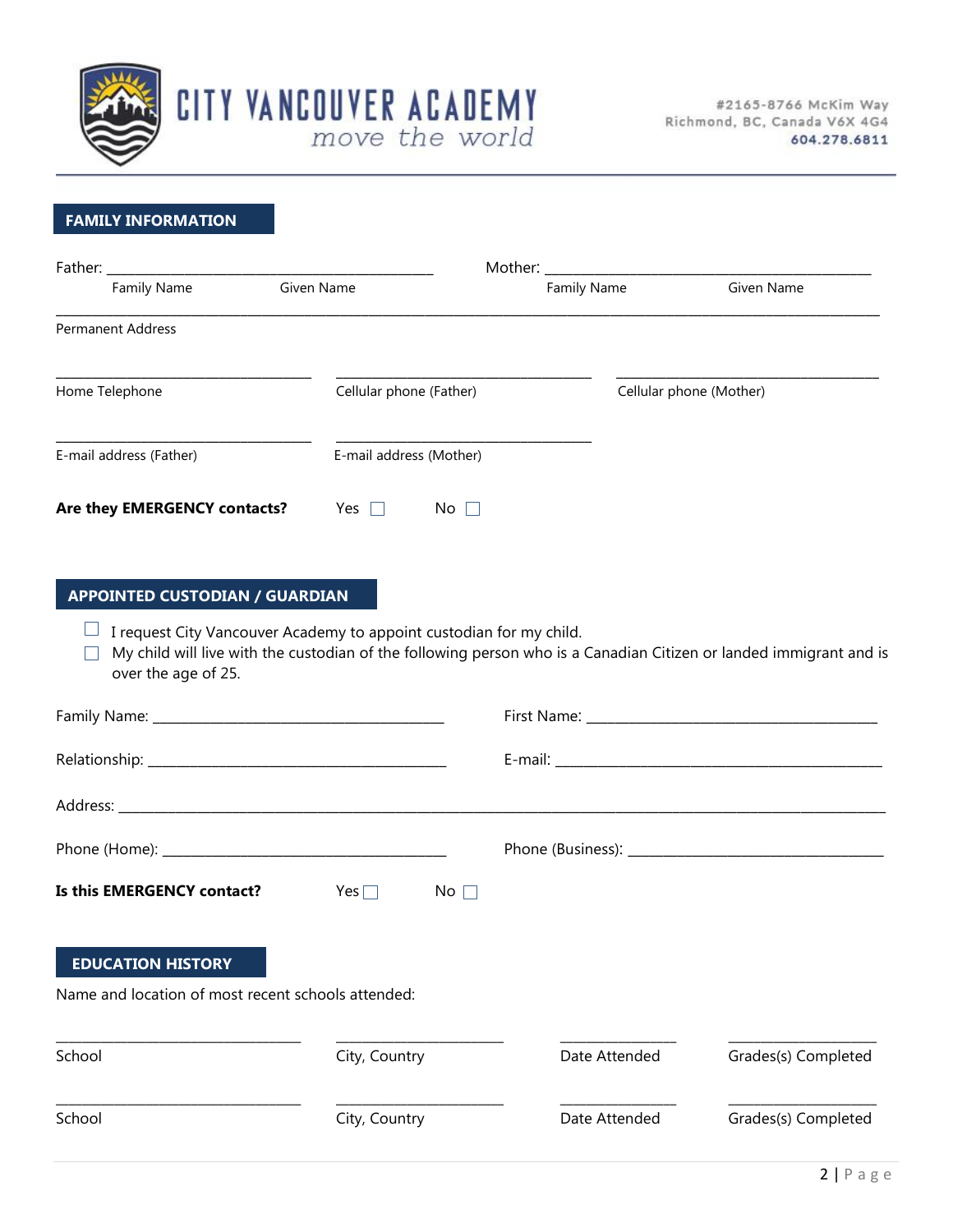

## **PARENT CONSENT**

### **Field Trips**

| I give my child permission to attend school education program-sponsored field trips.<br>□ Yes □ No |  |
|----------------------------------------------------------------------------------------------------|--|

move the world

CITY VANCOUVER ACADEMY

## **Release of Information**

| I give permission for my child's name, photograph and video to be used as it related to the production of a school play or |                                                                                                                 |  |
|----------------------------------------------------------------------------------------------------------------------------|-----------------------------------------------------------------------------------------------------------------|--|
| concert, a school event or promotion of City Vancouver Academy.                                                            | No Prester No. 12 No. 12 No. 12 No. 12 No. 12 No. 12 No. 12 No. 12 No. 12 No. 12 No. 12 No. 12 No. 12 No. 12 No |  |

Protecting Your Personal Information: City Vancouver Academy collects and uses personal information for the sole purpose of maintaining accurate student records in the administrative offices, and to respond immediately to an emergency. City Vancouver Academy commits to using and storing this information responsibly and will not release this information to a third party without your verbal or written consent unless permitted under the PIPA (Personal Information Privacy Act) legislation. If you have questions about City Vancouver Academy's use, storage or disclosure of personal information, please contact our privacy officer (the school principal).

I/we consent to having City Vancouver Academy collect, use and disclose this personal information as outlined above.

| Student/Parent Signature: |  |
|---------------------------|--|
|                           |  |

## **HEALTH INFORMATION**

All students with special needs must be assessed before determining placement. Basic health coverage is available to students through the BC Medical Services Plan (MSP) after three months of landing in Vancouver, Canada. Students should buy private medical insurance for the 1<sup>st</sup> three months while in Vancouver, Canada.

| Does the student have any medical condition (including severe allergies) or take any medication? $\square$ Yes<br>l No                                                                               |  |  |  |  |
|------------------------------------------------------------------------------------------------------------------------------------------------------------------------------------------------------|--|--|--|--|
|                                                                                                                                                                                                      |  |  |  |  |
| Does the student have a perceived or documented learning disability, physical handicap, social integration difficulty,<br>behavioural concern or history of criminal behaviour?<br><b>Yes</b><br>No. |  |  |  |  |
|                                                                                                                                                                                                      |  |  |  |  |
|                                                                                                                                                                                                      |  |  |  |  |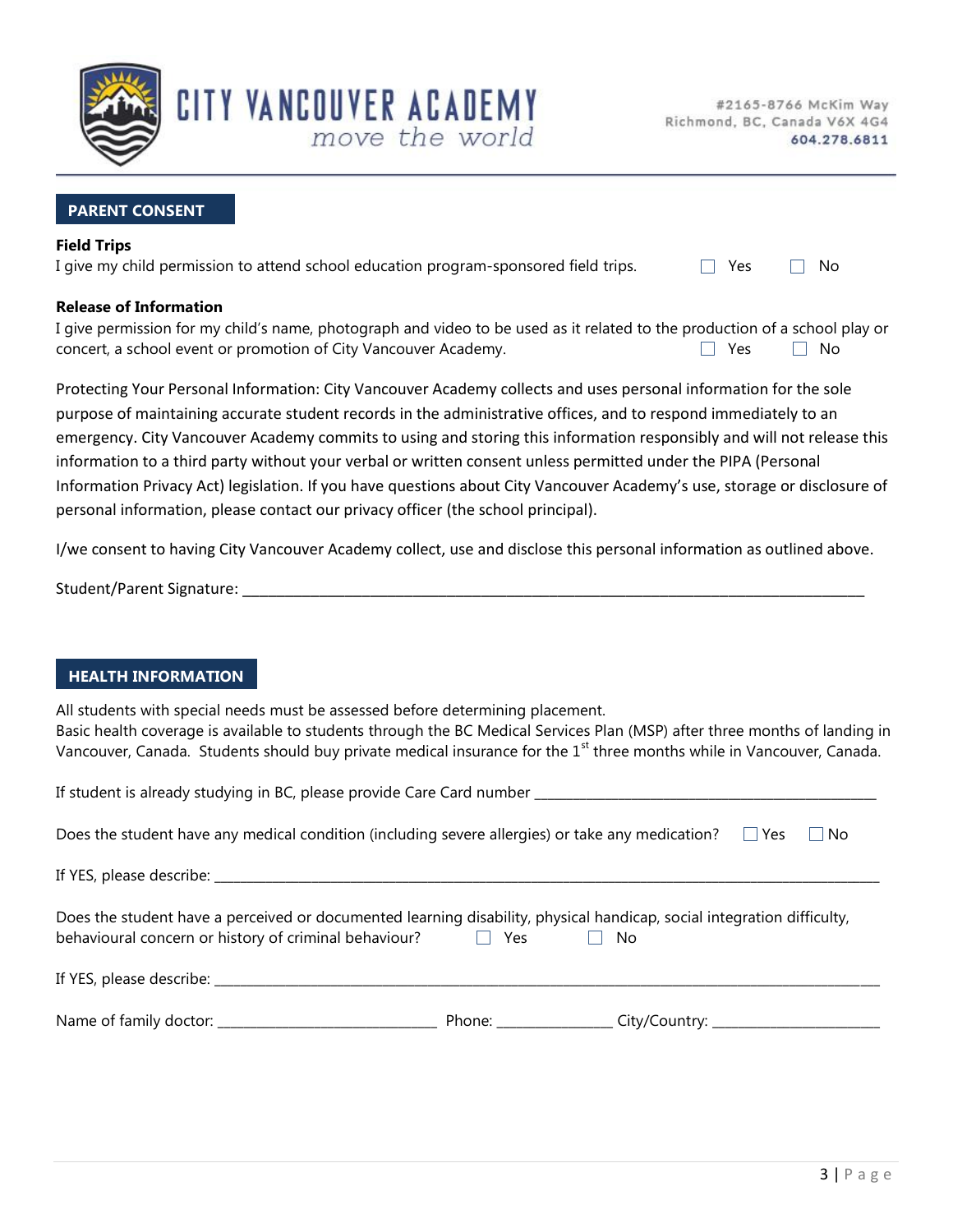

| <b>SURVEY</b>                                                                |                         |          |         |                       |
|------------------------------------------------------------------------------|-------------------------|----------|---------|-----------------------|
| How did you hear about City Vancouver Academy?                               |                         |          |         |                       |
| Friend/Relative                                                              |                         |          |         | <b>School Website</b> |
| Internet (e.g. Google search)                                                | Agent / Agency / School |          |         |                       |
| <b>AGENCY/AGENT/SCHOOL (if applicable)</b>                                   |                         |          |         |                       |
| Name of Agent/Agency/School                                                  |                         |          |         | <b>Contact Person</b> |
| Address of Agent                                                             | City                    | Province | Country | Postal Code           |
| <b>Business Telephone</b>                                                    | E-mail address          |          |         |                       |
| <b>CHECKLIST</b>                                                             |                         |          |         |                       |
| Admission application form                                                   |                         |          |         |                       |
| \$300.00 application fee (non-refundable)                                    |                         |          |         |                       |
| Clear photocopy of passport                                                  |                         |          |         |                       |
| Clear photocopy of Permanent Resident card                                   |                         |          |         |                       |
| Original or certified English translated transcripts for past 2 school years |                         |          |         |                       |

**CITY VANCOUVER ACADEMY** 

move the world

## **City Vancouver Academy High School Graduation Program**

## **HIGH SCHOOL PROGRAM PARTICIPATION AGREEMENT**

*Translated brochures and application forms are provided for the easy reference of applicants. City Vancouver Academy always follows the policies and definitions as stated in the English version of brochures and application forms.* 

City Vancouver Academy wishes to provide a challenging and exciting program to students. There are, however, certain expectations of students who are accepted into our program. These expectations include important obligations on the part of each student accepted to study at our schools, and we set a high standard in requiring all students to meet their obligations.

Each student and the custodian or parent(s) of each student that is accepted into City Vancouver Academy high school graduation program must read the following statement and must, by, signing it, agree to be bound by and to honour its terms strictly.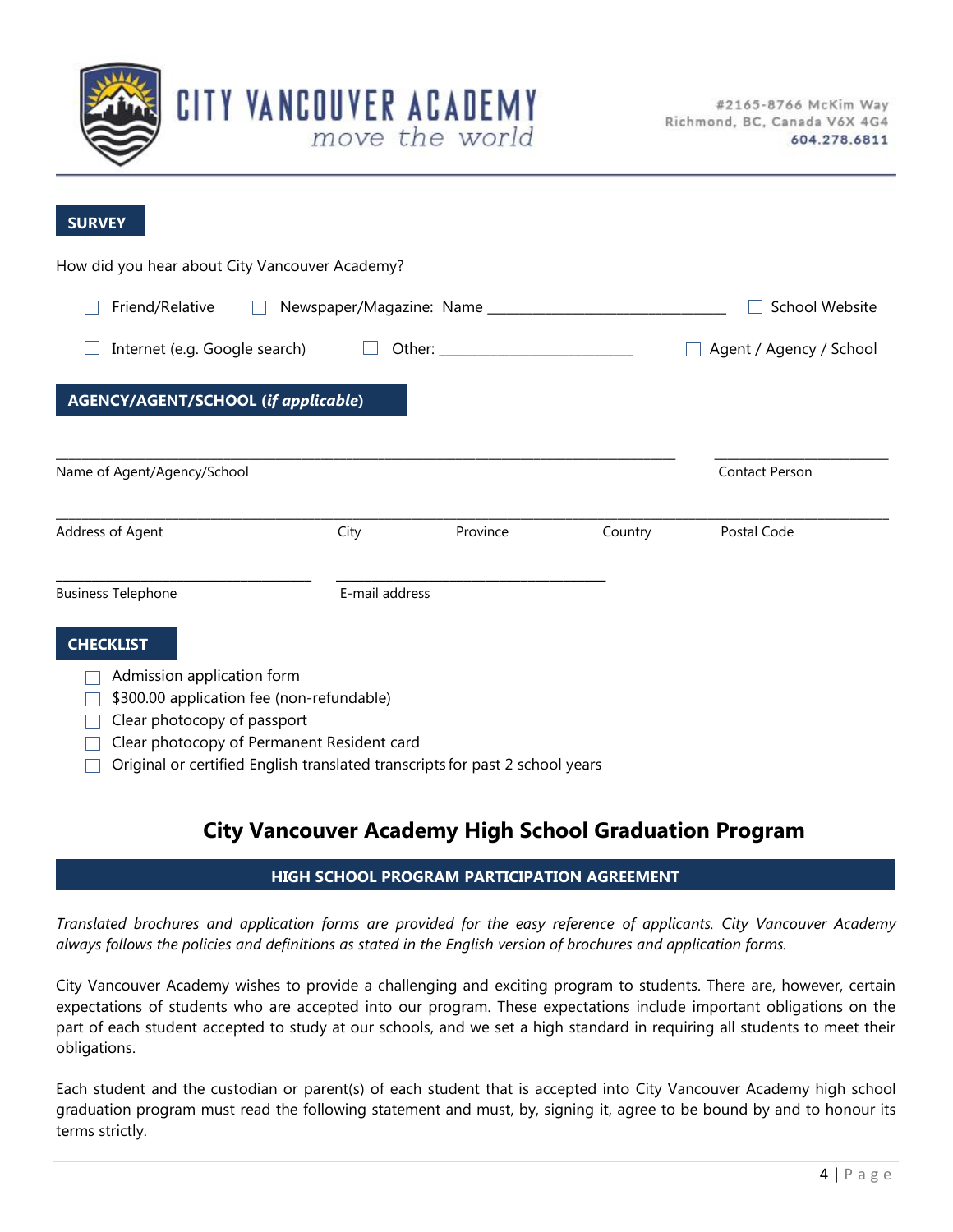

## **1. Law, Rules and Regulations**

We agree to abide by all laws of Canada, the rules, regulations and policies of City Vancouver Academy which include those pertaining to attendance, homework and behaviour. In particular, understand that the unlawful use of drugs will not be tolerated and that alcohol use is also forbidden in all circumstances. City Vancouver Academy has a firm policy of dismissing students who violate drug and alcohol rules.

Students must also show the following:

Student must demonstrate functional literacy in English

CITY VANCOUVER ACADEMY

Student must attend school on a regular basis. Absences must be satisfactorily explained

move the world

- Student is expected to complete all homework and assignments and to use English as the primary language during the program
- Student must provide proof of a current Study Permit

## **2. Educational Needs**

We agree that City Vancouver Academy reserves the right to:

- Make educational decisions, including placement and program decisions, in the best interests of students and within available resources;
- Withdraw the student from the program if the student's educational needs are greater than disclosed on the application; and
- Withdraw the student from the program if the student develops health concerns.
- Withdraw the student if the student is found to have special educational needs or social needs after enrolment at City Vancouver Academy

## **3. Custodian**

We understand that international student aged 18 and younger are not permitted to live independently while enrolled in the program. We agree to appoint a custodian over 25 years of age who will take responsibility for my child and will ensure that his/her accommodation and other living necessities such as food, clothing and transportation are provided. Students must live with a responsible adult who is their custodian or their boarding parent.

## **4. Refund Policy for students New to City Vancouver Academy**

In the event that an applicant cannot come to Canada or withdraws from City Vancouver Academy, the refund policy will apply. All requests for a refund must be made in writing. Please attach the original letter of acceptance and receipt with the request. All documents must be presented the school to process the refund.

- 50% of the tuition fee, if the student withdraws prior to the commencement of the semester
- 25% of the tuition fee, if the student withdraws any time between commencement and the end of the first calendar month of the program.
- No refund of the tuition fee if student withdraws after the first calendar month of the program